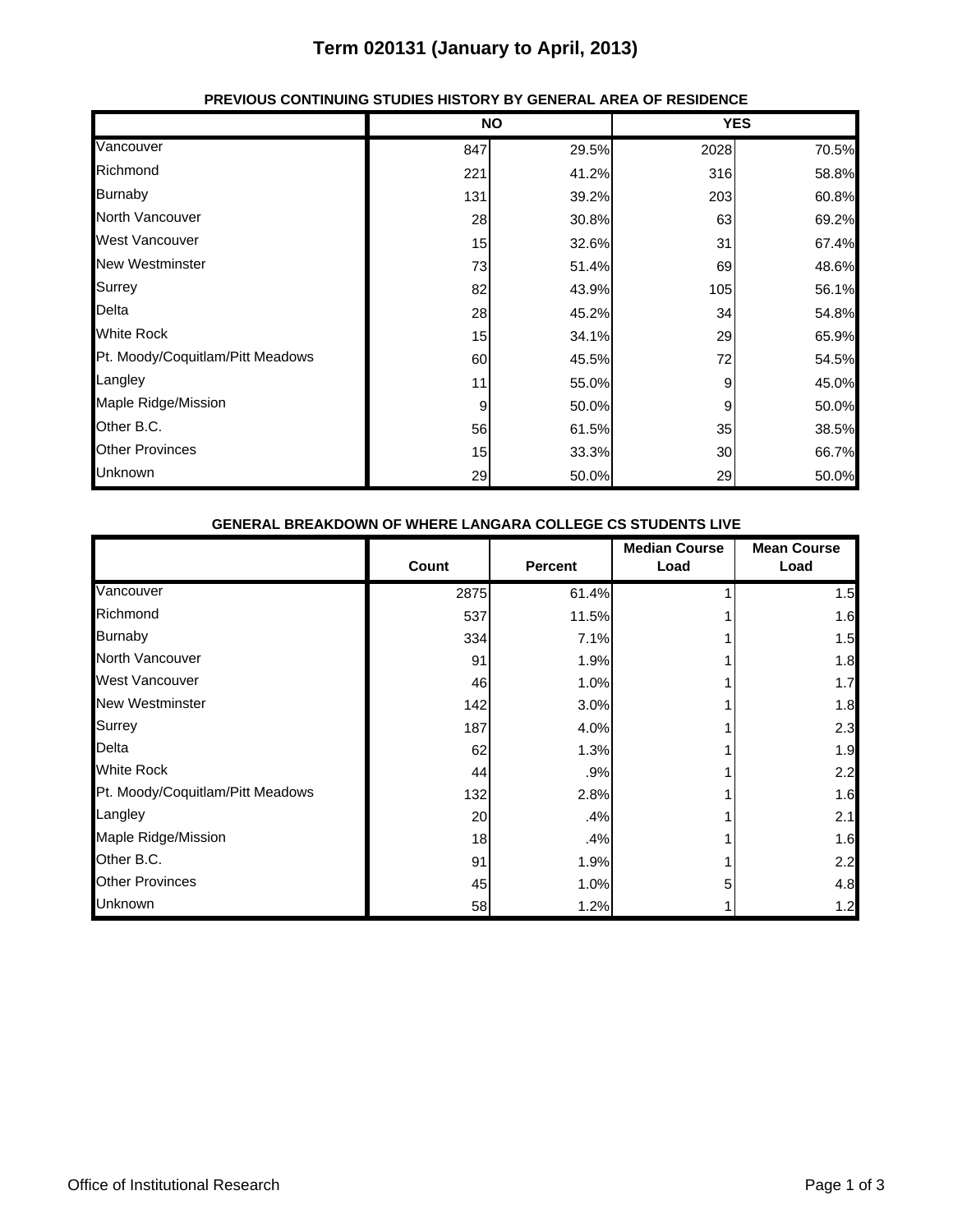# **Term 020131 (January to April, 2013)**

| Vancouver       | V5K- N.E. VANCOUVER                       | 47               |
|-----------------|-------------------------------------------|------------------|
|                 | V5L- N.E. VANCOUVER-NANAIMO/CLARK         |                  |
|                 | V5M- N.E. VANCOUVER                       | 32<br>51         |
|                 | V5N- E. VANCOUVER-NANAIMO/CLARK           | 119              |
|                 | V5P- S.E. VANCOUVER-NANAIMO/KNIGHT        | 189              |
|                 | V5R-S.E. VANCOUVER                        |                  |
|                 | V5S- S.E. VANCOUVER                       | 186              |
|                 |                                           | 173              |
|                 | V5T- VANCOUVER-MT.PLEASANT                | 83               |
|                 | V5V-VANCOUVER-16TH/33RD                   | 112              |
|                 | V5W-VANCOUVER-33RD/49TH                   | 140              |
|                 | V5X- S. VANCOUVER-CAMBIE/KNIGHT           | 208              |
|                 | V5Y-VANCOUVER-1ST/49TH, CAMBIE/ONTARIO.   | 119              |
|                 | V5Z- VANCOUVER-1ST/49TH, OAK/CAMBIE       | 106              |
|                 | V6A-VANCOUVER-GR.N.WAY/BUR.INL            | 31               |
|                 | V6B- VANCOUVER-DOWNTOWN                   | 91               |
|                 | V6C- VANCOUVER-DOWNTOWN                   | 6                |
|                 | V6E- VANCOUVER-DOWNTOWN                   | 81               |
|                 | V6G-VANCOUVER-DOWNTOWN/STNLY.PK           | 76               |
|                 | V6H-VANCOUVER-1ST/33RD, GRANVILLE./OAK    | 92               |
|                 | V6J-VANCOUVER-1ST/33RD, ARBUTUS/GRANVILLE | 80               |
|                 | V6K-VANCOUVER-1ST/16TH, ARBUTUS/BLENHEM   | 71               |
|                 | V6L-VANCOUVER-16TH/33RD, ARBUTUS/BLENHEM  | 48               |
|                 | V6M-VANCOUVER-SHAUGHNESSY                 | 113              |
|                 | V6N- S.W. VANCOUVER-S. OF 33RD            | 69               |
|                 | V6P- S. VANCOUVER-MARPOLE                 | 364              |
|                 | V6R-VANCOUVER-POINT GREY                  | 70               |
|                 | V6S - VANCOUVER-16TH/33RD, BLENHEM/UBC    |                  |
|                 | V6T-VANCOUVER-U.B.C.                      | 37               |
|                 |                                           | 28               |
|                 | V6Z-VANCOUVER-DOWNTOWN                    | 51               |
|                 | V7Y- VANCOUVER-PACIFIC CENTER             | $\overline{c}$   |
| Richmond        | V6V- N.E. RICHMOND-NO.5/BOUNDARY          | 42               |
|                 | V6W- S.E. RICHMOND-WESTMINSTER/NO.5       | $\mathbf{1}$     |
|                 | V6X- N. RICHMOND-WESTMINSTER/NO.5         | 98               |
|                 | V6Y- CENTRAL RICHMOND-GILBERT/NO.5        | 133              |
|                 | V7A- S. RICHMOND                          | 57               |
|                 | V7C- W. RICHMOND                          | 124              |
|                 | V7E- S.W. RICHMOND                        | 82               |
| <b>Burnaby</b>  | V5A- N.E. BURNABY                         | 32               |
|                 | V5B- DELTA TO CLIFF AVE.                  | 26               |
|                 | V5C- N.W. BURNABY                         | 43               |
|                 | V5E- S.W. BURNABY                         | 47               |
|                 | V5G-W. BURNABY                            | 33               |
|                 | V5H- S.W. BURNABY                         | 102              |
|                 | V5J- S.W. BURNABY                         | 51               |
| North Vancouver | V7G- N.VAN E. OF SEMOR PK.                |                  |
|                 | V7H- N.VAN E. OF SEMOR CR.                | 5                |
|                 | V7J- N.VAN E. OF MOUNTAIN HWY             | $\boldsymbol{8}$ |
|                 |                                           | 12               |
|                 | V7K- N.VAN N.E. OF UPPER LEVEL            | $\overline{7}$   |
|                 | V7L- N.VAN S. OF UPPER LEVEL              | 13               |
|                 | V7M- N.VAN S. OF UPPER LEVEL              | 14               |
|                 | V7N- N.VAN N. OF UPPER LEVEL              | 13               |
|                 | V7P- N.VAN NEAR LIONS BR.                 | 4                |
|                 | V7R- N.VAN N. OF UPPER LEVEL              | 15               |
| West Vancouver  | V7S- W.VAN N. OF UPPER LEVEL              | 15               |
|                 | V7T- W.VAN NEAR BRIDGE                    | 9                |
|                 | V7V-W.VAN S. OF UPPER LEVEL               | 12               |
|                 | V7W- HORSESHOE BAY AREA                   | 10               |
| New Westminster | V3L- E. NEW WESTMINSTER                   | 24               |
|                 | V3N- NEW WESTMINSTER                      | 64               |
|                 | V3M- NEW WESTMINSTER-Q.BOROUGH            | 54               |
|                 |                                           |                  |